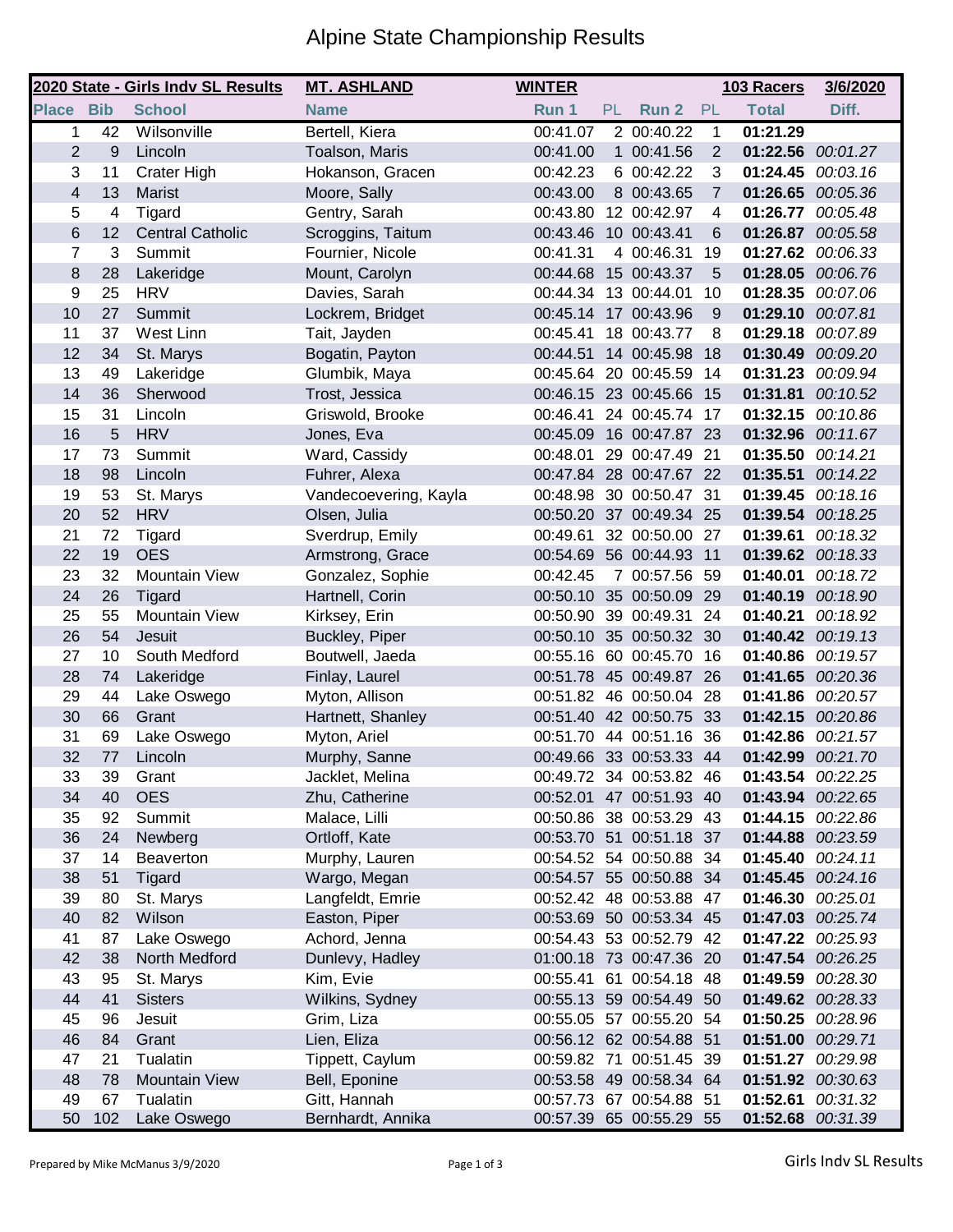## Alpine State Championship Results

| 51 | 86             | <b>Sisters</b>          | Adelt, Piper         |             |   | 00:56.48 63 00:56.24 57 |    | 01:52.72 00:31.43 |  |
|----|----------------|-------------------------|----------------------|-------------|---|-------------------------|----|-------------------|--|
| 52 | 61             | Sandy                   | Logan, Emma          |             |   | 00:45.59 19 01:07.68 76 |    | 01:53.27 00:31.98 |  |
| 53 | 48             | Ashland                 | Cropper, Katie       |             |   | 00:57.63 66 00:57.87 62 |    | 01:55.50 00:34.21 |  |
| 54 | 100            | <b>Sisters</b>          | Cramer, Tatum        |             |   | 00:57.96 68 00:57.73 61 |    | 01:55.69 00:34.40 |  |
| 55 | 89             | Tualatin                | Mathis, Natalie      |             |   | 00:59.94 72 00:56.85 58 |    | 01:56.79 00:35.50 |  |
| 56 | 58             | <b>Grants Pass</b>      | Chandler, Hayley     |             |   | 01:00.49 74 00:58.68 65 |    | 01:59.17 00:37.88 |  |
| 57 | 6              | St. Marys               | Butler, Addie        |             |   | 01:05.35 80 00:55.14 53 |    | 02:00.49 00:39.20 |  |
| 58 | 90             | Newberg                 | Toomey, Breea        |             |   | 01:02.52 77 00:58.01    | 63 | 02:00.53 00:39.24 |  |
| 59 | 1              | Ashland                 | Austbo, Kariana      |             |   | 01:16.84 87 00:45.48    | 13 | 02:02.32 00:41.03 |  |
| 60 | 16             | <b>Klamath Union</b>    | Brown, Katherine     |             |   | 01:00.74 75 01:02.33 70 |    | 02:03.07 00:41.78 |  |
| 61 | 65             | <b>OES</b>              | Torch, Isabelle      |             |   | 01:03.66 78 01:00.99 67 |    | 02:04.65 00:43.36 |  |
| 62 | 76             | South Medford           | Fairbanks, Allie     |             |   | 01:04.07 79 01:01.98 69 |    | 02:06.05 00:44.76 |  |
| 63 | 45             | South Eugene            | Ablow-Measelle, Noa  |             |   | 00:51.51 43 01:19.36 81 |    | 02:10.87 00:49.58 |  |
| 64 | 88             | South Eugene            | Goldenberg, Lucy     |             |   | 01:05.78 81 01:06.64 75 |    | 02:12.42 00:51.13 |  |
| 65 | 101            | Tualatin                | Craner, Allison      |             |   | 01:07.22 82 01:05.90 74 |    | 02:13.12 00:51.83 |  |
| 66 | 43             | <b>Klamath Union</b>    | Roosen, Salome       |             |   | 01:08.76 84 01:05.89 73 |    | 02:14.65 00:53.36 |  |
| 67 | 57             | South Medford           | Roberge, Sienna      |             |   | 01:09.21 85 01:08.70 77 |    | 02:17.91 00:56.62 |  |
| 68 | 83             | St. Mary                | King, Peyton         |             |   | 00:59.69 70 01:19.54 82 |    | 02:19.23 00:57.94 |  |
| 69 | 22             | South Eugene            | Nelson, Lily         |             |   | 00:51.25 40 01:30.28 83 |    | 02:21.53 01:00.24 |  |
| 70 | 97             | <b>Mountain View</b>    | Hoffman, EllieJo     |             |   | 01:29.80 89 00:52.28 41 |    | 02:22.08 01:00.79 |  |
| 71 | 20             | Grant                   | Coughlin-Glaser, Zoe |             |   | 01:07.67 83 01:15.10 80 |    | 02:22.77 01:01.48 |  |
| 72 | 70             | Newberg                 | Moen, Taylor         |             |   | 01:23.69 88 01:01.28 68 |    | 02:24.97 01:03.68 |  |
| 73 | $\overline{7}$ | Jesuit                  | Ping, Kaitlynn       |             |   | 01:52.48 90 00:45.38 12 |    | 02:37.86 01:16.57 |  |
| 74 | 46             | Tualatin                | Jost, Megan          |             |   | 00:56.63 64 01:46.68 84 |    | 02:43.31 01:22.02 |  |
|    | $\overline{2}$ | Lakeridge               | Drake, Cambell       | 00:41.64    | 5 | <b>DNF</b>              |    |                   |  |
|    | 8              | <b>Mountain View</b>    | Berg, Morgan         | 00:41.24    | 3 | <b>DNF</b>              |    |                   |  |
|    | 15             | Franklin                | Norkitis, Annelise   | 00:43.52 11 |   | <b>DNF</b>              |    |                   |  |
|    | 17             | Wilsonville             | Gahan, Cailin        | 00:49.41 31 |   | <b>DNF</b>              |    |                   |  |
|    | 18             | <b>Sisters</b>          | Lewis, Hollie        | 00:51.31 41 |   | <b>DNF</b>              |    |                   |  |
|    | 23             | Lake Oswego             | Herion, Maddie       | <b>DSQ</b>  |   | 00:50.56 32             |    |                   |  |
|    | 29             | Ashland                 | deSt.Phalle, Kali    | 00:47.49 27 |   | <b>DSQ</b>              |    |                   |  |
|    | 30             | South Medford           | Lodge, Jewlyana      | <b>DNF</b>  |   | 00:55.99 56             |    |                   |  |
|    | 33             | Jesuit                  | Berkoff, Ziggy       | <b>DNF</b>  |   | <b>DNF</b>              |    |                   |  |
|    | 35             | Columbia-WS             | Swanson, Madison     | 00:43.27    | 9 | <b>DSQ</b>              |    |                   |  |
|    | 47             | Newberg                 | Novak, Claire        | 01:01.30 76 |   | <b>DSQ</b>              |    |                   |  |
|    | 50             | Summit                  | Rogers, Franny       | 00:46.10 22 |   | <b>DSQ</b>              |    |                   |  |
|    | 56             | Lincoln                 | Elliott, Kate        | 00:47.03 25 |   | <b>DNF</b>              |    |                   |  |
|    | 59             | <b>Central Catholic</b> | Wilcoxon, Octavia    | <b>DNF</b>  |   | <b>DNS</b>              |    |                   |  |
|    | 60             | Westview                | Vasconcellos, Amanda | <b>DNF</b>  |   | 01:05.73 72             |    |                   |  |
|    | 62             | <b>Klamath Union</b>    | Brandao, Gabriela    | <b>DSQ</b>  |   | 01:08.92 78             |    |                   |  |
|    | 63             | Wilsonville             | Schaaf, Noelle       | 00:53.89 52 |   | <b>DNF</b>              |    |                   |  |
|    | 64             | <b>Sisters</b>          | Wilkins, Skylar      | <b>DSQ</b>  |   | 00:54.32 49             |    |                   |  |
|    | 68             | South Eugene            | Rayor, Maya          | 00:58.36 69 |   | <b>DSQ</b>              |    |                   |  |
|    | 71             | <b>HRV</b>              | Rigert, Marisa       | 00:47.27 26 |   | <b>DNF</b>              |    |                   |  |
|    | 75             | Ashland                 | Redding, Brooklyn    | <b>DSQ</b>  |   | 01:12.40 79             |    |                   |  |
|    | 79             | Jesuit                  | Kerr, Amanda         | 00:55.08 58 |   | <b>DNF</b>              |    |                   |  |
|    | 81             | Mountainside            | Dahlgren, Bryce      | <b>DNF</b>  |   | 01:03.54 71             |    |                   |  |
|    | 85             | <b>OES</b>              | Roth, Sydney         | <b>DSQ</b>  |   | <b>DNF</b>              |    |                   |  |
|    | 91             | Lakeridge               | Borah, Sophie        | <b>DNF</b>  |   | 00:51.23 38             |    |                   |  |
|    | 93             | Tigard                  | Cortelazzo, Giulia   | <b>DNF</b>  |   | 00:57.63 60             |    |                   |  |
|    | 94             | <b>HRV</b>              | Ferrari, Alessandra  | 00:45.68 21 |   | <b>DNF</b>              |    |                   |  |
|    |                | Aloha                   | Johnson, Katie       | <b>DNF</b>  |   | 00:59.23 66             |    |                   |  |